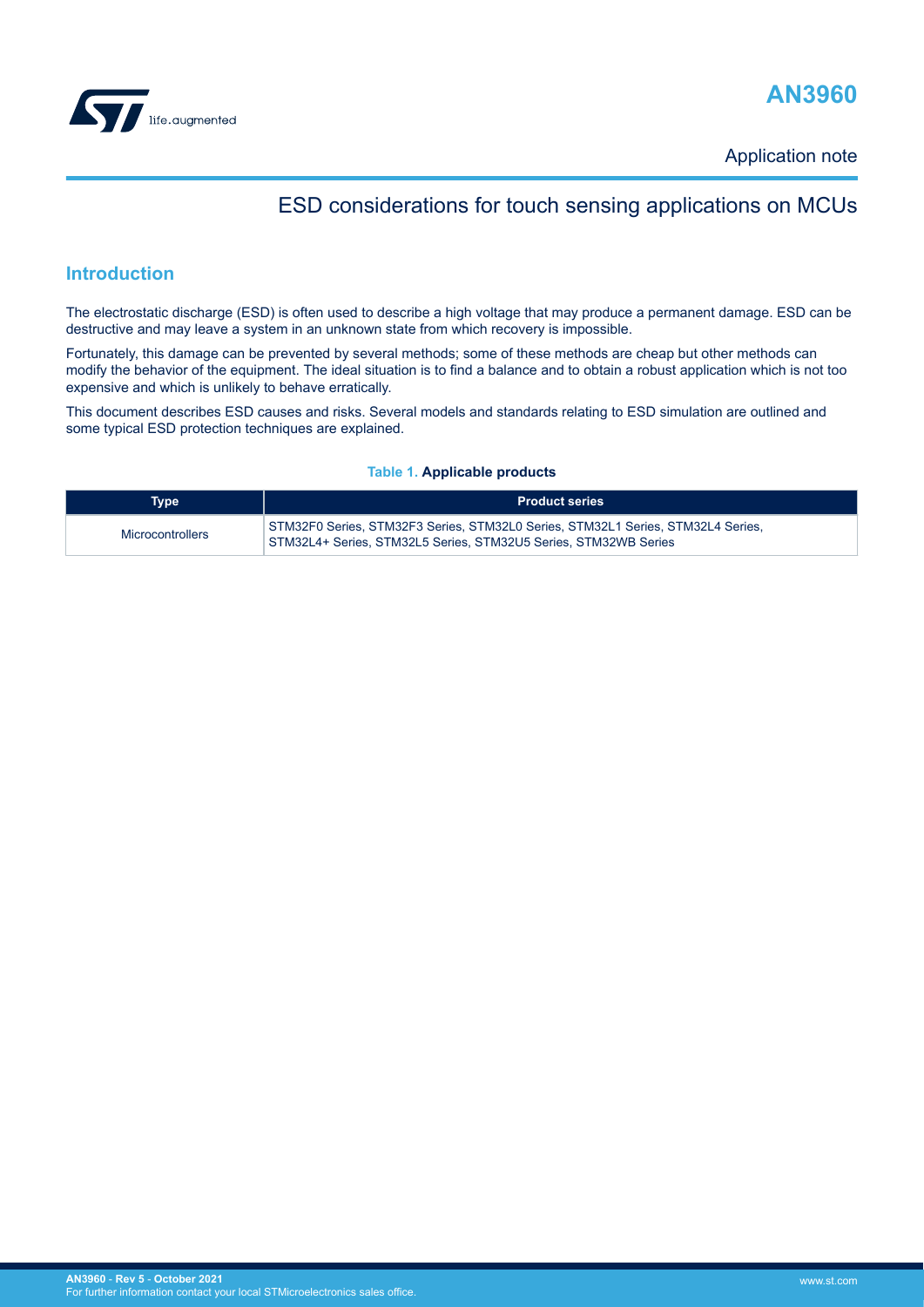## **1 What is ESD ?**

<span id="page-1-0"></span>*Lyt* 

ESD is the sudden and momentary electric current that flows between two objects at different electrical potentials.

ESD immunity is a category of electromagnetic compatibility (EMC). EMC is the branch of electrical sciences which studies the unintentional generation, propagation and reception of electromagnetic energy with reference to its unwanted effects.

EMC describes the ability of a piece of equipment or a system to function satisfactorily in its electromagnetic environment without introducing intolerable electromagnetic disturbances to anything in that environment.

#### **Causes of ESD**

One of the causes of ESD events is static electricity. Static electricity is often generated through the separation of electric charges when two materials are brought into contact and then separated, for example, rubbing a plastic comb against dry hair or removing some types of plastic packaging. In these cases, the friction between two materials creates a difference of electrical potential that can lead to an ESD stress.

Another cause of ESD damage is through electrostatic induction. This occurs when an electrically charged object is placed near a conductive object isolated from ground. The presence of the charged object creates an electrostatic field that causes electrical charges on the surface of the other object to redistribute. Even though the net electrostatic charge of the object has not changed, it now has regions of excess positive and negative charges.

An ESD stress may occur when the object comes into contact with a conductive path. For example, charged regions on the surfaces of styrofoam cups or plastic bags can induce potential on nearby ESD sensitive components via electrostatic induction and an ESD stress may occur if the component is touched with a metallic tool.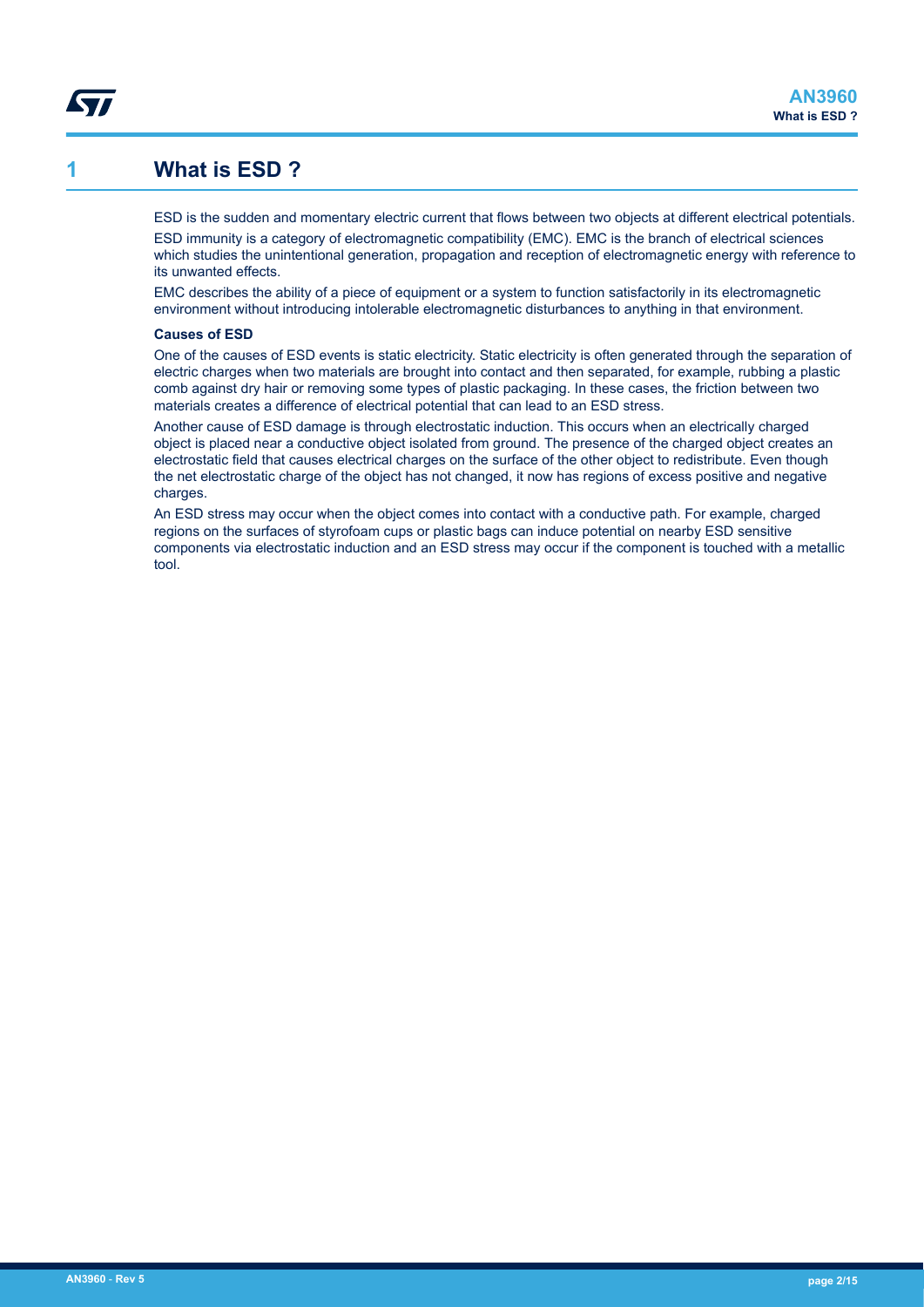## <span id="page-2-0"></span>**2 Risks of ESD**

ESD is a serious issue in solid state electronics, such as integrated circuits (ICs). ICs are made from semiconductor materials such as silicon and insulating materials like silicon dioxide. Either of these materials can suffer permanent damage when subjected to high voltages.

The damaging effects of ESD poses unacceptable risks in many areas of technology and it is necessary to control such interference and reduce the risks to acceptable levels through;

- Simulation and testing of electronic devices using models
- Definition of standards.

The following sections focus on the ESD protection of STM32 (based on Arm® cores) microcontrollers listed in [Table 1](#page-0-0).

arm

*Note: Arm is a registered trademark of Arm Limited (or its subsidiaries) in the US and/or elsewhere.*

### **2.1 Simulation and testing of electronic devices using models**

Several models describe how to simulate an ESD stress. The schematic circuit in the figure below shows how to generate an ESD event to a device under test (DUT). It is the basis of these models.





Notes: - R<sub>1</sub> = resistor 1, Ro = discharge resistor, Co = discharge capacitor, HV = high voltage, Vo = discharge voltage (R1, RD, and Co defined according to a standard). - The charge and discharge switches are not closed simultaneously.

#### **2.1.1 Human body model (HBM)**

An ESD simulator with a special output circuit called the human body model (HBM) is often used to test the susceptibility of electronic devices to ESD stress from human contact. This model simulates the discharge that may occur when a human touches an electronic device (either a system or a component).

The HBM consists of a capacitor in series with a resistor (see Figure 1). The capacitor is charged to a specified voltage from an external source, and then suddenly discharged through the resistor into an electronic terminal of the DUT.

#### **2.1.2 Machine model (MM)**

This model simulates what happens when a machine becomes electrostatically charged and subsequently discharges into an electronic device when it comes in contact with it.

The MM test circuit consists of charging up a 200 pF capacitor to a certain voltage and then discharging this capacitor directly into the DUT.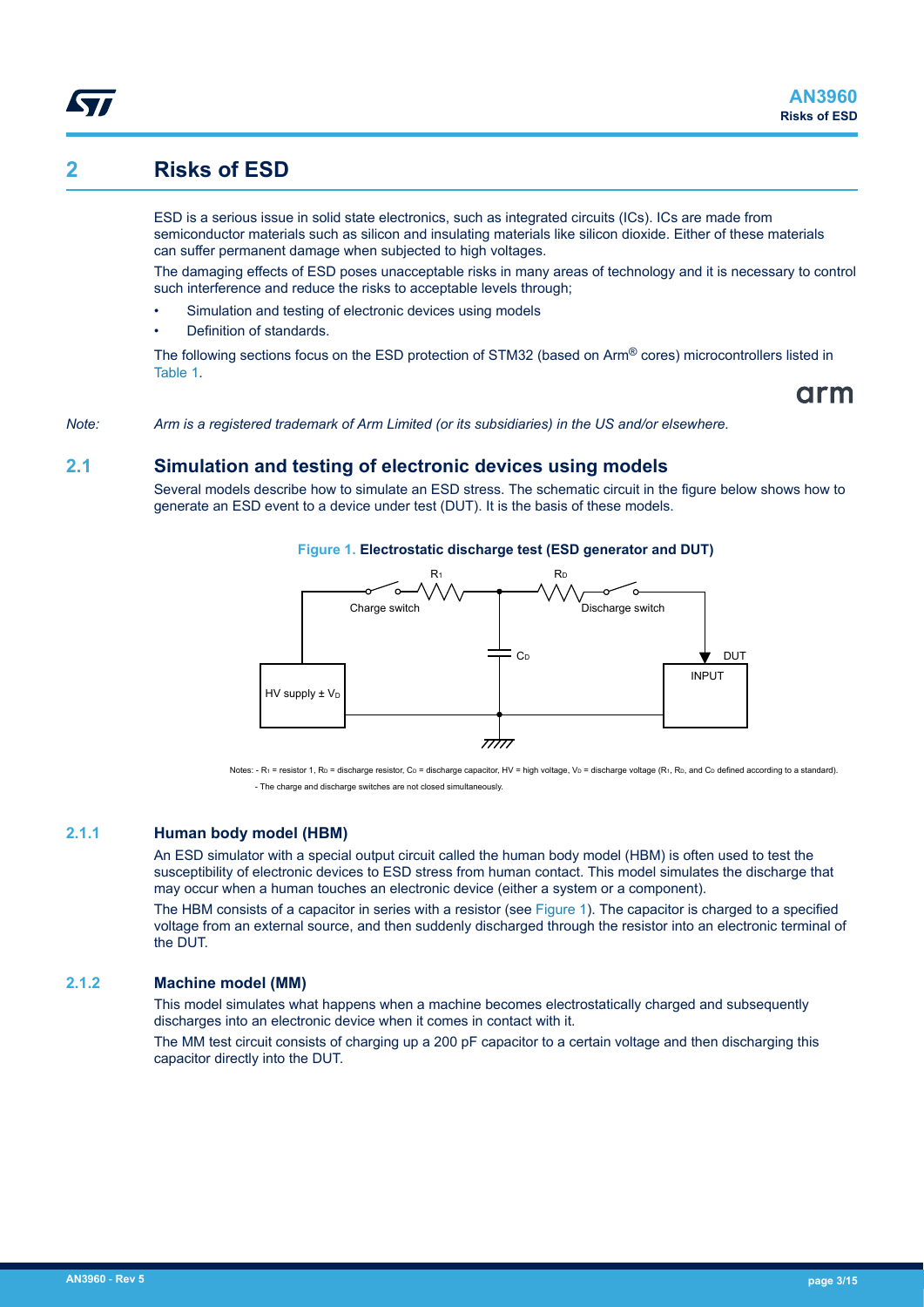## <span id="page-3-0"></span>**2.2 Standards overview**

Some standards exist for the following reasons:

- to reproduce well-defined tests in terms of setup (bench size, type of isolating area) and conditions (such as temperature and pressure)
- to eliminate misunderstandings between manufacturers and purchasers
- to facilitate interchangeability and improvement of products
- to assist the purchaser in selecting and obtaining the appropriate product for his particular needs

None of these reasons are paramount. Each depends on the needs of the customer who must also discuss with his purchaser.

The subsections below provides an overview of the most important ESD standards.

#### **2.2.1 JS-001-2010 international standard**

The ESD association and JEDEC solid state technology association have established a joint standard procedure for testing, evaluating, and classifying components and microcircuits according to their susceptibility to damage or degradation by exposure to a defined HBM ESD (1.5 kΩ, 100 pF and 8 kV).

#### **2.2.2 SP723 EIAJ IC121 standard**

The SP723 EIAJ IC121 MM standard ensures that the ESD capability is typically greater than 2 kV (from 200 pF) with no serial resistor. For this standard, R<sub>D</sub> and C<sub>D</sub> of [Figure 1](#page-2-0) are respectively 0 Ω and 200 pF.

#### **2.2.3 IEC61000-4-2 international standard**

The IEC61000-4-2 standard for ESD protection is ±15 kV for air and ±8 kV for contact. The typical waveform of the output current of the ESD generator is described in the figure below.



#### **Figure 2. IEC61000-4-2 ESD current waveform (RD = 330 Ω/CD = 150 pF)**

For this standard, R<sub>D</sub> and C<sub>D</sub> of [Figure 1](#page-2-0) are respectively 330  $\Omega$  and 150 pF. This standard is more accurate for performing tests at system level rather than at electronic device level.

#### **2.2.4 MIL-STD-883H**

This standard method classifies microcircuits according to their susceptibility to damage or degradation by exposure to ESD. For this standard R<sub>D</sub> is 1.5 kΩ and C<sub>D</sub> is 100 pF. This standard is well suited for electronic device tests as ESD stress can be applied directly onto the pins.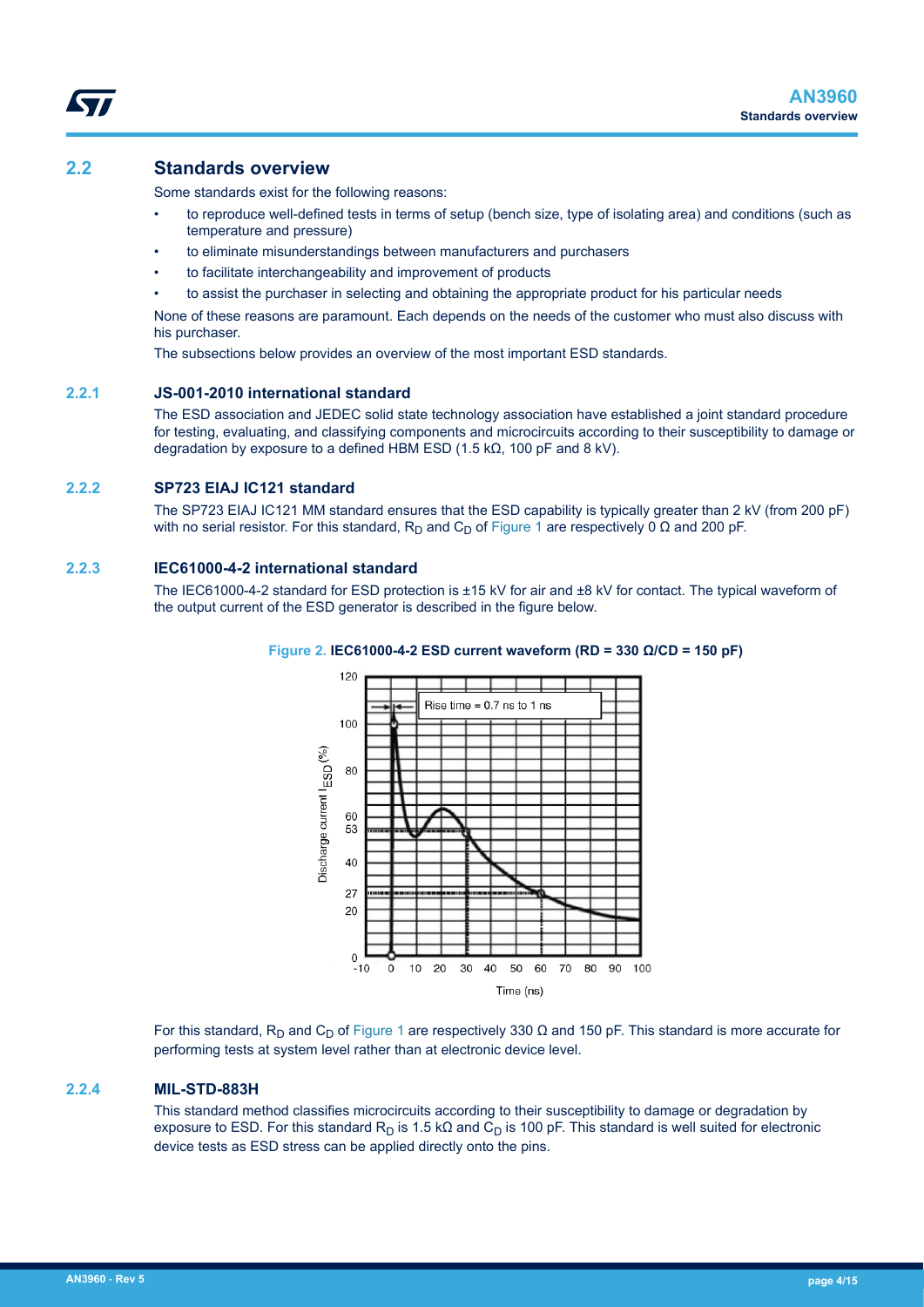

#### **2.2.5 ESD standard summary**

<span id="page-4-0"></span>ST

The application must be aligned with one or more standards as agreed with the customer. The table below summarizes the test conditions for the ESD standards.

#### **Table 2. Test conditions for ESD standards**

| <b>Standard</b>                       | <b>Model</b>              | $R_D(\Omega)$ | $C_D(pF)$ | $\pm V_D$ (kV) |
|---------------------------------------|---------------------------|---------------|-----------|----------------|
| JS-001-2010                           | <b>HBM</b>                | 1.5k          | 100       | 8              |
| <b>SP723 EIAJ IC121</b>               | <b>MM</b>                 | 0             | 200       | 2              |
| IEC61000-4-2 (level 4) <sup>(1)</sup> | HBM and air discharge     | 330           | 150       | 15             |
|                                       | HBM, and direct discharge | 330           | 150       | 8              |
| MIL-STD-883H (class 3B) $(2)$         | <b>HBM</b>                | 1.5k          | 100       | $\geq 8$       |

*1. Level 4 = maximum level of test voltage in the IEC61000-4-2 standard.*

*2. Class 3B = maximum level of test voltage in the MIL-STD-883H standard.*

When an ESD event occurs, the standards outlined in [Section 2.2](#page-3-0) describe four test results that can occur in a real application.

#### **2.2.6 Test results of ESD standards**

The test results are as follows:

- normal performance continues within the specification limits
- temporary degradation or loss of function or performance that is self-recoverable
- temporary degradation or loss of function or performance which requires operator intervention or system reset (the operator can be the end user)
- degradation or loss of function that is not recoverable due to damage of equipment (components) or software, or loss of data

The risk of failure is the same for touch sensing application as for other applications. When a touch occurs, the system or equipment can fail if it is not sufficiently robust.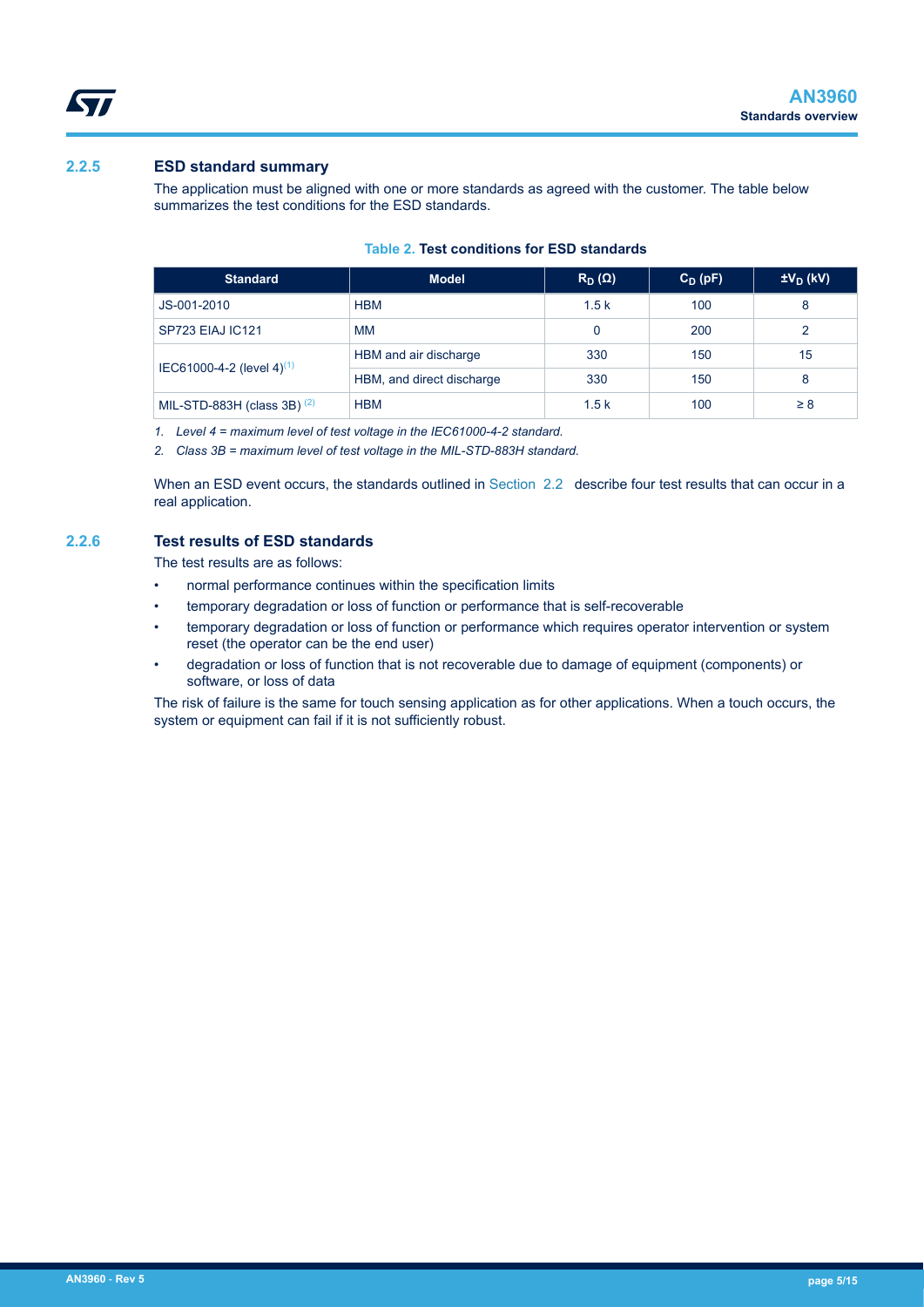## **3 Protecting against ESD**

<span id="page-5-0"></span>**S77** 

An effective approach for protecting any electronic system against ESD is to mechanically minimize the pathways by which high voltages enter the system from the outside environment. This can be especially difficult if the user needs to touch the application or if there is a void or other opening in the packaging.

Mechanical switches and control potentiometers are classic system entry points for ESD stress. Changing from mechanical controls to capacitive touch controls eliminates the voids for these traditional ESD entry paths.

The elements listed below are used in some methods that protect against ESD stress:

- dielectric overlays (see Section 3.1)
- spark gaps (see Section 3.2)
- ground rings (see Section 3.3)
- additional resistance (see [Section 3.4 \)](#page-7-0)
- additional diodes (see [Section 3.5](#page-7-0) )
- ESD protection devices (see [Section 3.6](#page-8-0) )
- Firmware (see [Section 3.7](#page-8-0) )

#### **3.1 Dielectric overlays**

In the touch sensing application domain, a protective layer of "dielectric" material (any insulating material that can intrinsically withstand high voltages without breaking down) can be placed between the ESD source and the touch sensing application. For example, one layer of 5 mil Kapton<sup>®</sup> tape withstands 18 kV. Other dielectric overlay materials are listed in the table below together with their dielectric strengths.

| <b>Material</b>                                                          | Breakdown voltage (V/mm)<br>(1) | Min. overlay thickness at<br>12 kV (mm) |
|--------------------------------------------------------------------------|---------------------------------|-----------------------------------------|
| Air                                                                      | 1200-2800                       | 10                                      |
| Dry wood                                                                 | 3900                            | 3                                       |
| Common glass                                                             | 7900                            | 1.5                                     |
| Borosilicate glass (example Pyrex <sup>®</sup> )                         | 13000                           | 0.9                                     |
| Polymethyl methacrylate (PMMA) plastic (example Plexiglas <sup>®</sup> ) | 13000                           | 0.9                                     |
| Acrylonitrile butadiene styrene (ABS) plastic                            | 16000                           | 0.8                                     |
| Polycarbonate (example Lexan <sup>®</sup> )                              | 16000                           | 0.8                                     |
| Formica plastic                                                          | 18000                           | 0.7                                     |
| $FR-4^{(2)}$                                                             | 28000                           | 0.4                                     |
| Polyethylene terephthalate (PET) film (example Mylar®)                   | 280000                          | 0.04                                    |
| Polymide film (example Kapton <sup>®</sup> )                             | 280000                          | 0.04                                    |

#### **Table 3. Dielectric overlay materials and their dielectric strength**

*1. The breakdown voltage of an insulating material is the minimum voltage that causes a portion of the insulator to become electrically conductive.*

*2. FR-4 is a widely accepted international grade designation for fiberglass reinforced epoxy laminates that are flame retardant.*

The use of the dielectric overlay is effective and is almost mandatory for many applications. However, there are some drawbacks, namely that the overlay does not surround the whole application and that an ESD event can bypass the overlay. If the user can avoid accessing the application through the front panel (example, by accessing it from the back or elsewhere) or if the ESD event can bypass the front panel, one of the other methods that protect the device against an ESD event must be considered.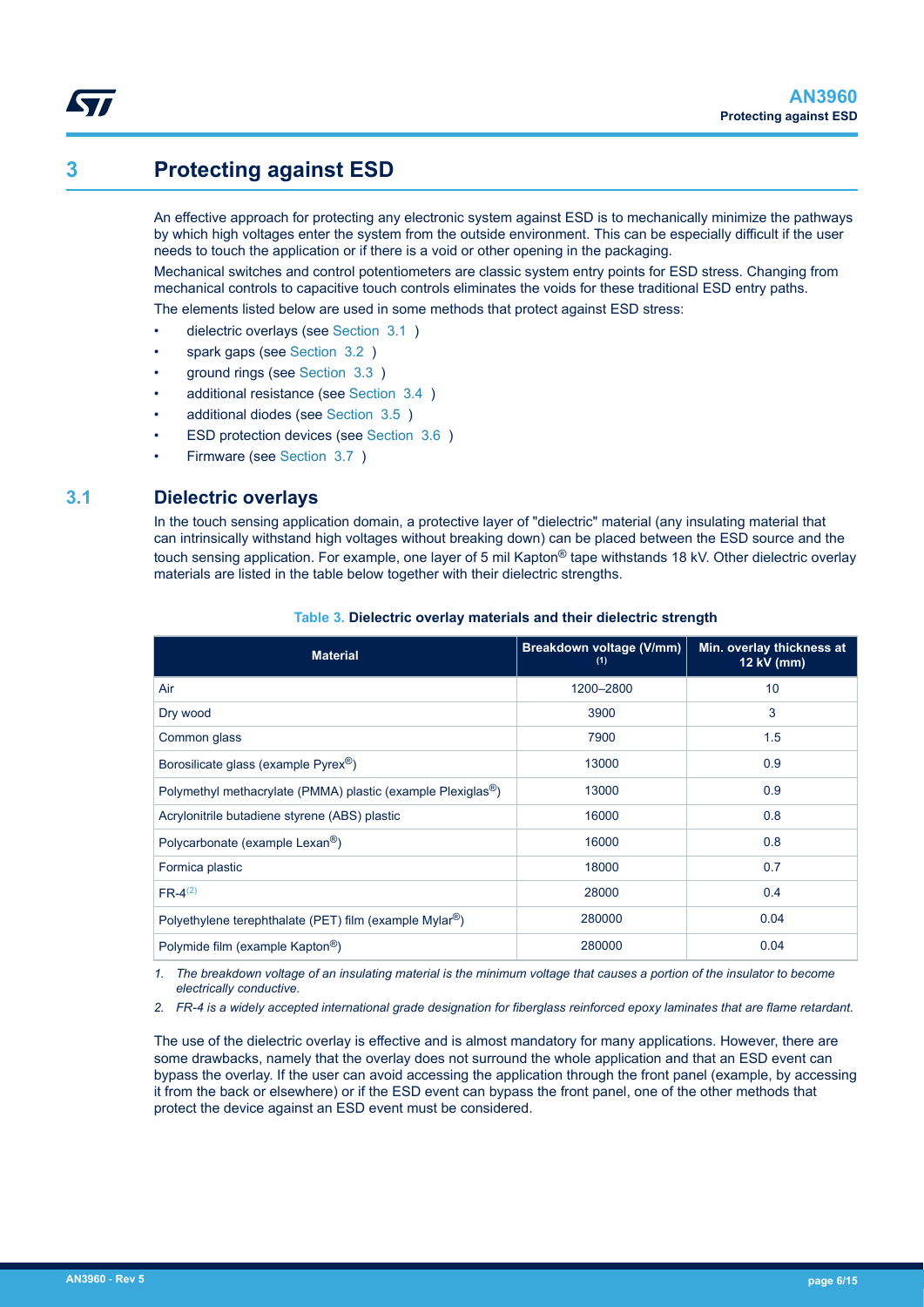### <span id="page-6-0"></span>**3.2 Spark gaps**

Physical techniques, such as the addition of spark gaps, can give supplementary protection to the input/output lines of a circuit board that are susceptible to extraneous voltage such as ESD. For example, printed circuit board (PCB) spark gaps can be used to route ESD to earth in products using capacitive sensing electrodes (see the figure below).





Note: The contact area of this spark gap needs to be free of solder resist, in order to function as a spark gap.

A spark gap consists of an arrangement of two conducting electrodes separated by a gap usually filled with a gas such as air which is designed to allow an electric spark to pass between the conductors. When the voltage difference between the conductors exceeds the breakdown voltage of the gap, a spark forms, ionizing the gas and drastically reducing its electrical resistance.

The spark gap shown in the above figure is an 8 mm gap that is a common PCB tolerance. The approximate breakdown of such a small spark gap is given in the following equation:

 $V = (3000 \times p \times d) + 1350$ 

where p is the pressure in atmospheres and d is the distance in millimeters.

This spark gap can be expected to have a peak voltage of about 2000-2500 V.

## **3.3 Ground rings**

To protect against ESD stress on the touch sensing surface, a low impedance path to ground must exist through the device. The touch sensor can be protected using a ground ring (also called a guard ring) which is a ring around all the system electrodes (see the figure below). It is placed in the border area. The ground ring can be a simple metal foil. It is necessary to ensure that there is a firm connection between the ground ring and the device system ground.



If the product is densely packed, it may not be possible to prevent an ESD stress. Consequently, the touch sensing device can be protected by controlling where the discharge occurs. This can be achieved through a combination of the following elements:

- PCB layout
- mechanical layout of the system
- conductive tape or other shielding material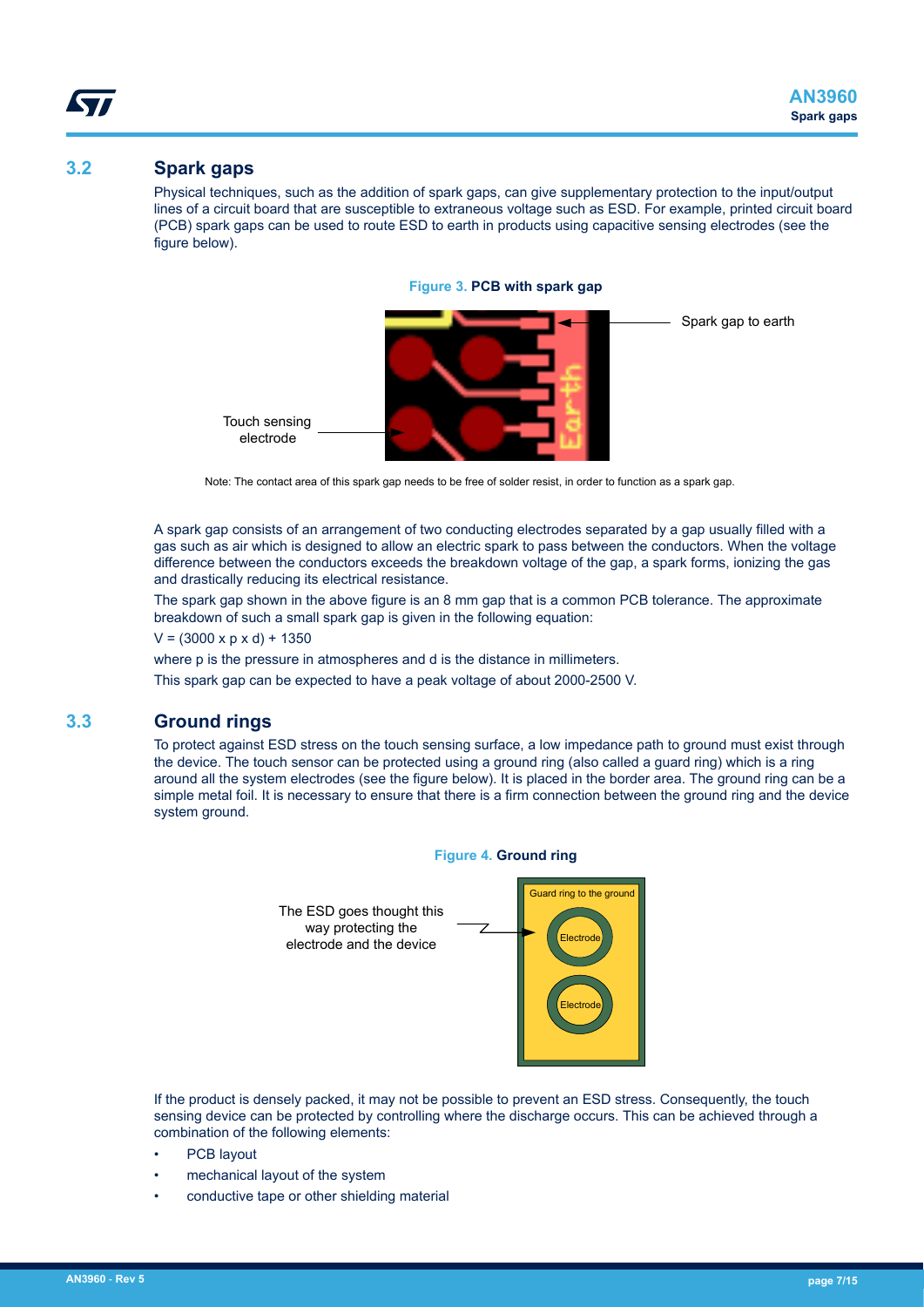<span id="page-7-0"></span>These three items avoid an ESD stress reaching the electrodes (and therefore the MCU) because they form a sufficient shield. For example, an ESD stress goes directly to ground if it occurs in the ground ring.

As recommended in section 3.5 of the application note *Guidelines for designing touch sensing applications with surface sensors* (AN4312), a hatched ground plane around the touchkey or rotary or linear sensors (other types of electrode with different shapes) can redirect the ESD stress away from the electrodes and touch sensing device.

### **3.4 Additional resistance**

The most common method of external ESD protection is to add a small serial resistor in-line between the ESD energy source and the touch sensing device pin to be protected. A resistor as small as 50  $\Omega$  can double the ESD immunity of a CMOS device. A higher level of protection is somewhat proportional to increased serial resistance so, higher immunity is possible.

This method works for the following reasons:

- The serial resistor works with the parasitic pin capacitance (typically 5 to 10 pF) of the device to create a single-pole low-pass filter with a cutoff frequency below 1 GHz. This causes the serial resistor to attenuate most of the high-frequency energy of an ESD event (as much as 90 % of the rising-edge power in an HBM discharge).
- When the protection circuits of the device are operating normally, their impedance is very low (in the order of tens of ohms or less). This low impedance works with the serial resistor to create a voltage divider, so that the high voltage from an ESD stress can only bias the built-in protection circuits of the device with a portion of the total ESD voltage. This attenuation is in addition to rising-edge filtering. The sum of these effects from a simple external serial resistor dramatically improves ESD performance in a demanding application.
- Usually for touch sensing, a 10 kΩ sampling resistor R<sub>S</sub> is used to improve conducted noise immunity (IEC61000-4-6).

### **3.5 Additional diodes**

Input/output lines that are susceptible to ESD stress are sometimes protected by adding external diodes that shunt the high energy of the ESD stress before it can reach the device input pin. These diodes may either pass the current to the power-supply rails or may internally dissipate the unwanted power. External diodes are similar to the diodes built into a device (internal diodes) for protection but they are designed differently. External diodes have the following significant advantages:

- They can switch faster and at a lower excursion voltage than the internal diodes of the device.
- They can have much better connections to the supply rails and can carry more power.

The effects of external diodes on circuit operation are different from internal diodes, because the connections used internally cannot be achieved with external devices.

The following types of protection diode are typically used against ESD stress:

- Transient voltage suppression (TVS) diodes can be placed between an input signal and ground. In this configuration, the diode protects the CMOS input by reverse conduction whenever its voltage rises above the specified diode breakdown voltage. Negative ESD excursions are shunted to ground through normal diode action.
- Diode pairs (such as schottky diodes due to their lower forward voltage drop) are placed between the input line and the power and ground rails. These devices protect the CMOS input by normal diode conduction whenever the input line voltage moves outside the range of the power supply rails.

Usually for touch sensing, an additional schottky diode, like the ST BAS70, is used to improve conducted noise immunity (IEC61000-4-6). Using the BAS70 low-capacitance schottky diode increases the noise immunity. ESD, in this case, is not the main concern.

Diodes placed on capacitive sensed lines present the same problems to capacitive sensing circuits as they do with any analog circuit input: they can be highly capacitive (over 100 pF) and leaky. Some schottky pairs leak over 20 µA; some avalanche diodes leak over 1 mA when operated near their reverse-standoff voltage (generating significant noise voltage as well).

Although these given numbers are for the least suitable devices, the most commonly-used schottky and TVS diodes have parasitic parameters that make them unacceptable for use in capacitive sensing applications. If the diode circuit can be designed to add only a very small amount of additional capacitance, capacitance sensing solutions can be adjusted to match.

Compensation mechanisms are usually built into the touch sensing device for adaptation to the naturallyoccurring changes in capacitance that result from environmental changes. However, leakage and bulk capacitance can create problems for any sort of capacitive sensing method, some more than others.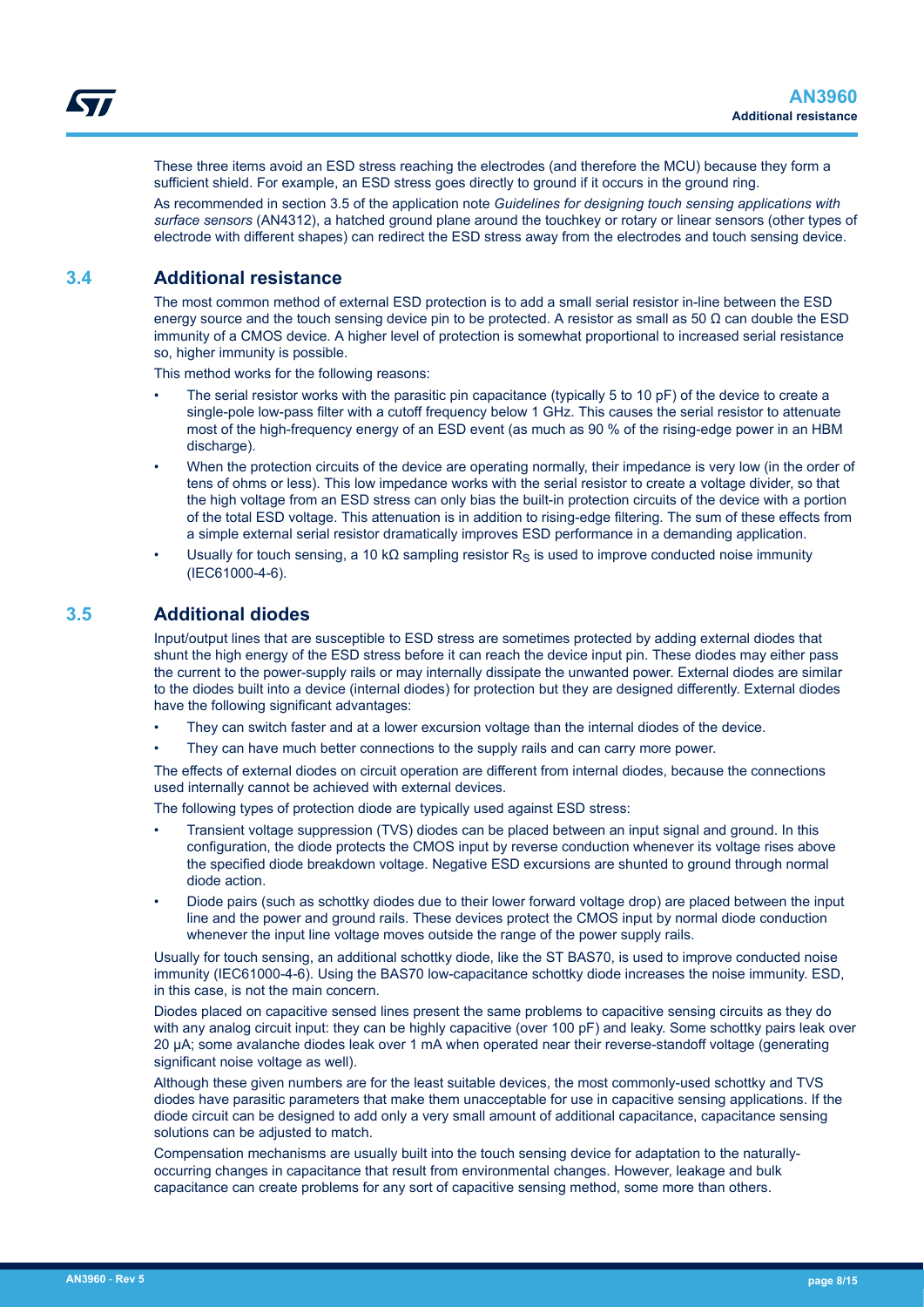<span id="page-8-0"></span>External diodes with high reverse leakage make the test capacitance look larger because their leakage drains test current from the circuit. This disappearing test current (which should fill the capacitance under test) has no dV/dt effect on the test load.

As diode leakage currents approach the level of the test current, the apparent load capacitance approaches infinity. Also, the amount of current required to detect a 0.1 pF change in capacitance is less than 20 pA, many orders of magnitude less than the leakage current for some protection diodes. For this reason, where external diodes must be used, it is essential to specify devices with extremely low reverse leakage.

The ST ESD protection diodes are designed to resist multiple ESD stresses. Their low capacitance (1 pF) and low leakage (less than 100 nA) reduce the problems encountered with schottky protection diodes. The bidirectional protection ESDAXLC6 diode, with even lower capacitance (0.5 pF) can be used instead of the ESDAULC6 diode to prevent the occurrence of negative and positive pulses.

## **3.6 ESD protection devices**

A very effective method to protect input/outputs lines from ESD discharges is to provide special-purpose ESD protection devices on the vulnerable traces. ESD protection devices for touch sensing devices need to have a low capacitance.

The table below lists the ESD protection devices recommended for touch sensing microcontrollers.

| <b>ST ESD protection diode</b><br>(maximum number of protected<br>lines) | Input capacitance (pF) | Leakage current  | <b>Contact discharge</b><br>maximum limit (kV) | Air discharge<br>maximum limit (kV) |
|--------------------------------------------------------------------------|------------------------|------------------|------------------------------------------------|-------------------------------------|
| ESDAXLC5-1U2                                                             | 0.55                   | 4 <sub>n</sub> A | ±16                                            | ±30                                 |
| ESDAXLC6-1MY2<br>(single line)                                           | $0.6$ (max)            | ≤100 $nA$        | ±8                                             | $\overline{\phantom{0}}$            |
| <b>HSP053-4M5</b><br>(four lines)                                        | 0.25                   | 1 nA             | ±10                                            | ±25                                 |
| HSP054-4N10<br>(four lines)                                              | 0.45                   | 5nA              | ±15                                            | ±30                                 |

#### **Table 4. ESD protection devices**

### **3.7 Firmware**

When permanent damage occurs, the firmware is inefficient but, irreversible damage is not always the only consideration of an ESD stress.

The maximum risk due to an ESD stress is degradation. However, in some less negative cases (such as temporary degradation or loss of function) when a simple system reset is needed, a self-recoverable application can be implemented by using the "watchdog timer on". The system can restart from a known state and resume normal operations. The final outcome is a robust application.

The debounce firmware method is used to filter some unwanted signals and therefore helps reduce ESD stress effects.

## **3.8 Guidelines for touch sensing design**

Refer to application note *Guidelines for designing touch sensing applications with surface sensors* (AN4312) for detailed information.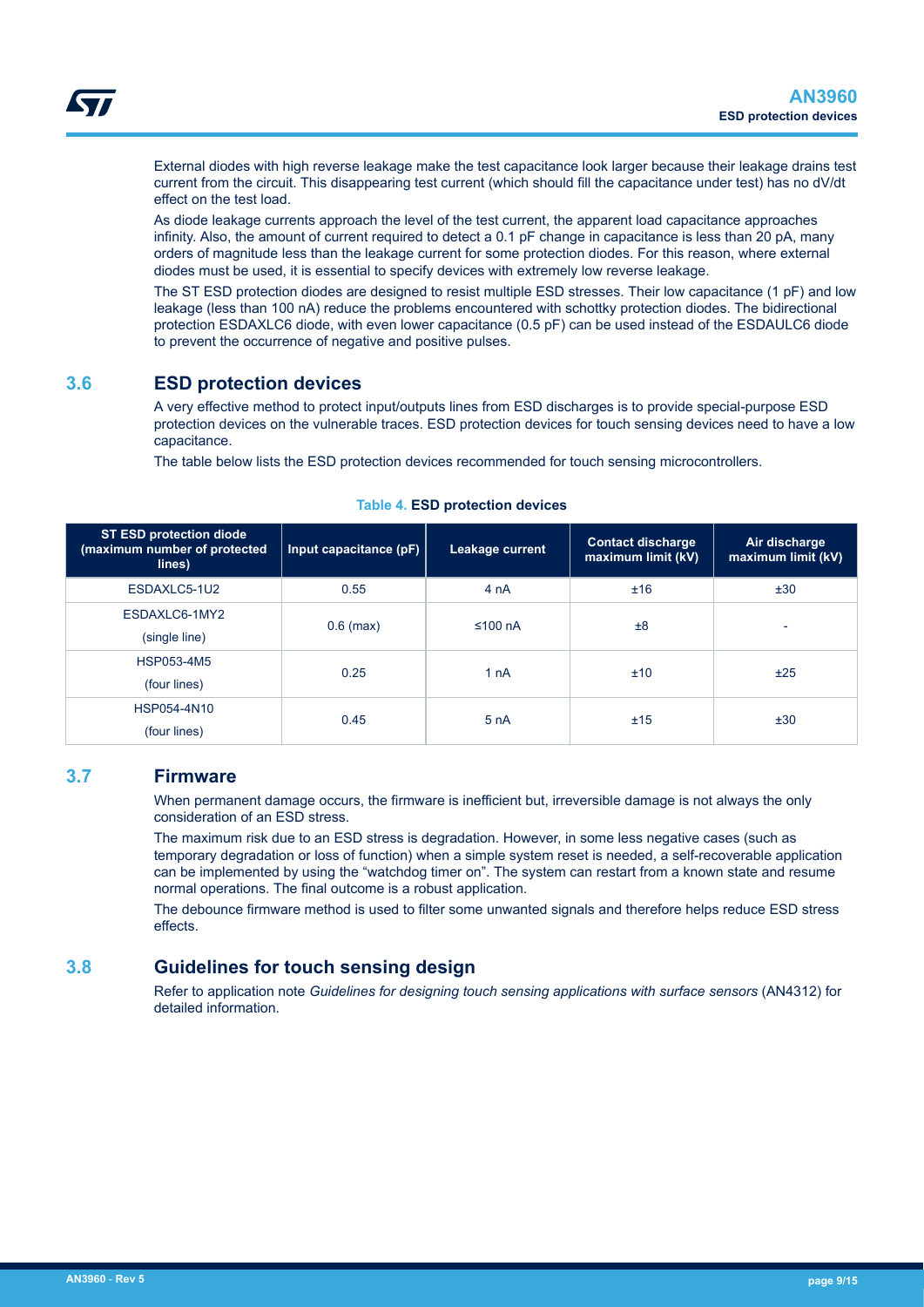## <span id="page-9-0"></span>**4 Conclusion**

Among the techniques to protect electronic systems against ESD stress, the cheapest and simplest method is to add a small serial resistor of about 50 Ω. For greater robustness a diode or an ESD protection device can be added. The drawbacks of these choices are price, leakage, and input capacitance.

In an environment where ESD can strike frequently, the most effective way is to use a combination of the techniques described in [Section 3 Protecting against ESD.](#page-5-0) For example, use simultaneously a spark gap (with a 10 kΩ serial resistor), a ground ring and robust firmware.

In any touch sensing domain, most of the protection is provided by a dielectric overlay which is nearly always used. However, an ESD stress can strike from anywhere so, other methods are recommended in parallel with a dielectric overlay.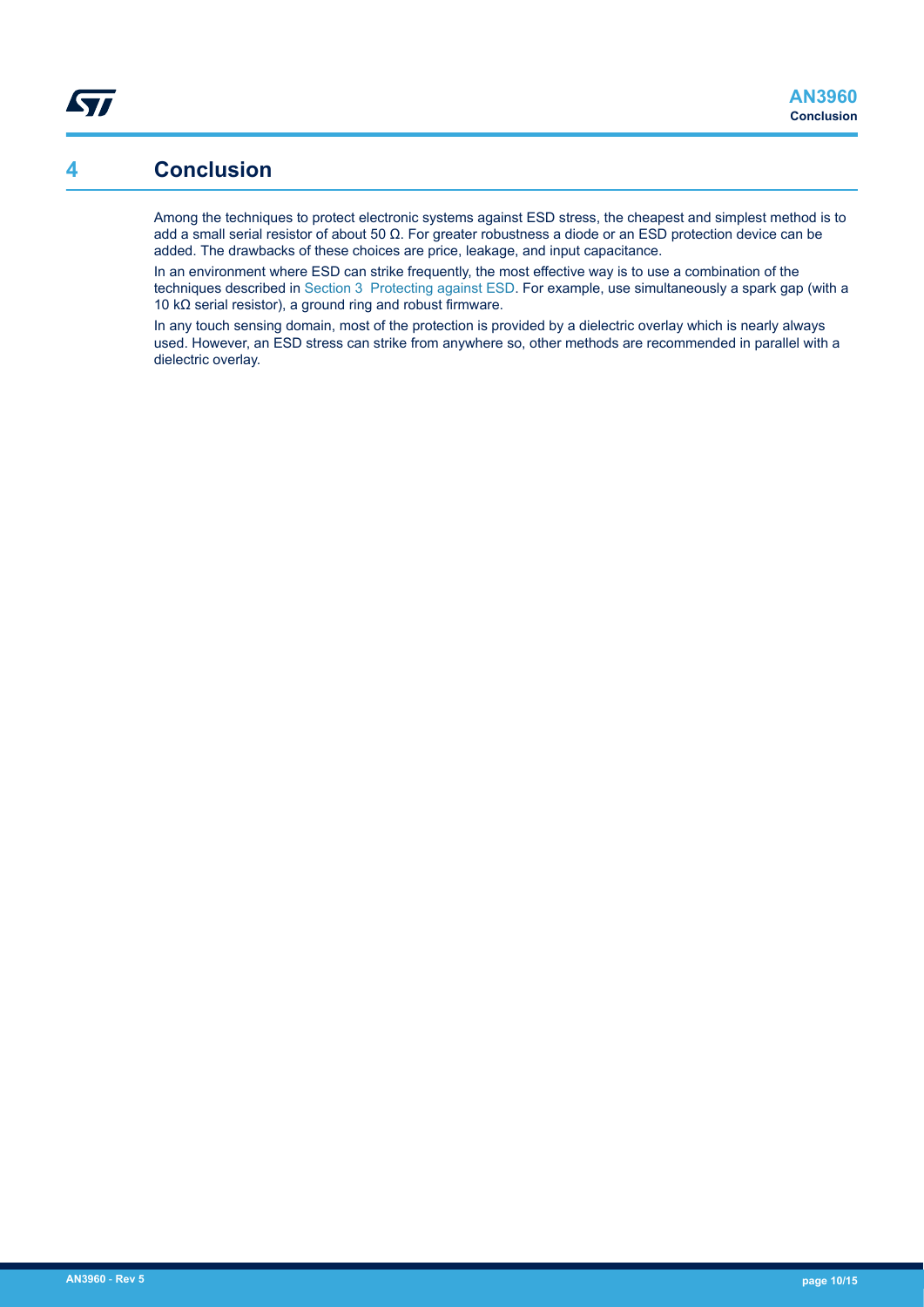## <span id="page-10-0"></span>**Revision history**

### **Table 5. Document revision history**

| <b>Date</b> | <b>Version</b> | <b>Changes</b>                                                                                                                                |
|-------------|----------------|-----------------------------------------------------------------------------------------------------------------------------------------------|
| 3-Oct-2011  | 1              | Initial release.                                                                                                                              |
|             |                | Deleted Section 4: STM8T142-EVAL evaluation board: ESD tests.                                                                                 |
| 20-May-2016 | $\overline{2}$ | Added Table 1: Applicable products and updated scope of the document to<br>the listed RPNS.                                                   |
|             |                | Added. Section 3.8: Guidelines for touch sensing design.                                                                                      |
| 16-Jan-2019 | 3              | Updated:<br>Table 1. Applicable products<br>٠<br>Section 2 Risks of ESD<br>٠                                                                  |
| 16-Apr-2019 | 4              | Updated:<br>Section 3.4 Additional resistance<br>Section 3.5 Additional diodes<br>٠<br>Section 3.6 ESD protection devices<br>٠                |
| 04-Oct-2021 | 5              | Updated:<br>Table 1. Applicable products<br>٠<br>Section 3.6 ESD protection devices<br>٠<br>Removed all information related to STM8 MCUs<br>٠ |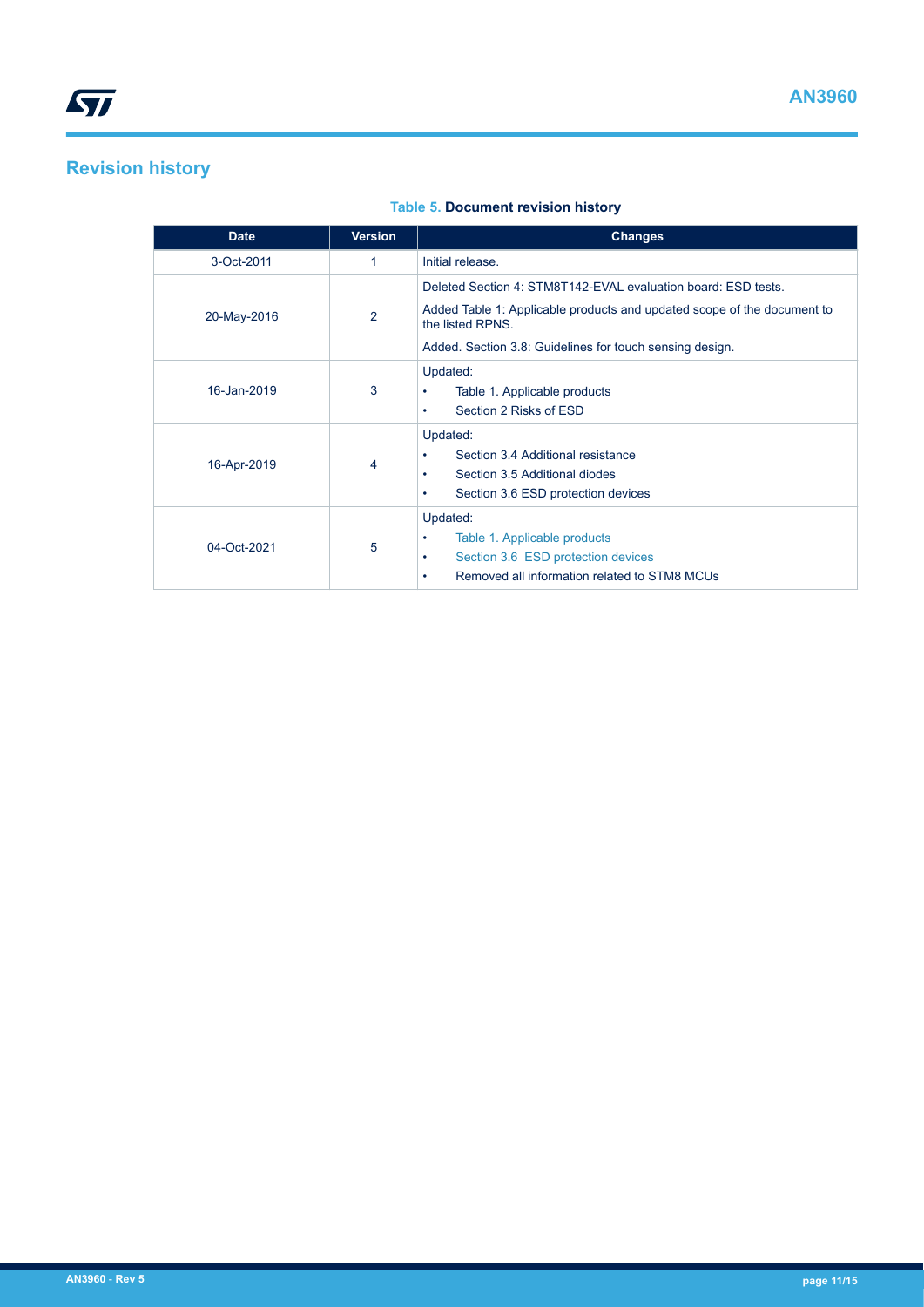## **Contents**

| $\overline{\mathbf{1}}$ |     |       |                                                             |  |  |  |
|-------------------------|-----|-------|-------------------------------------------------------------|--|--|--|
| $\overline{2}$          |     |       |                                                             |  |  |  |
|                         | 2.1 |       | Simulation and testing of electronic devices using models 3 |  |  |  |
|                         |     | 2.1.1 |                                                             |  |  |  |
|                         |     | 2.1.2 |                                                             |  |  |  |
|                         | 2.2 |       |                                                             |  |  |  |
|                         |     | 2.2.1 |                                                             |  |  |  |
|                         |     | 2.2.2 |                                                             |  |  |  |
|                         |     | 2.2.3 |                                                             |  |  |  |
|                         |     | 2.2.4 |                                                             |  |  |  |
|                         |     | 2.2.5 |                                                             |  |  |  |
|                         |     | 2.2.6 |                                                             |  |  |  |
| $\overline{\mathbf{3}}$ |     |       |                                                             |  |  |  |
|                         | 3.1 |       |                                                             |  |  |  |
|                         | 3.2 |       |                                                             |  |  |  |
|                         | 3.3 |       |                                                             |  |  |  |
|                         | 3.4 |       |                                                             |  |  |  |
|                         | 3.5 |       |                                                             |  |  |  |
|                         | 3.6 |       |                                                             |  |  |  |
|                         | 3.7 |       |                                                             |  |  |  |
|                         | 3.8 |       |                                                             |  |  |  |
| $\overline{\mathbf{4}}$ |     |       |                                                             |  |  |  |
|                         |     |       |                                                             |  |  |  |
|                         |     |       |                                                             |  |  |  |
|                         |     |       |                                                             |  |  |  |
|                         |     |       |                                                             |  |  |  |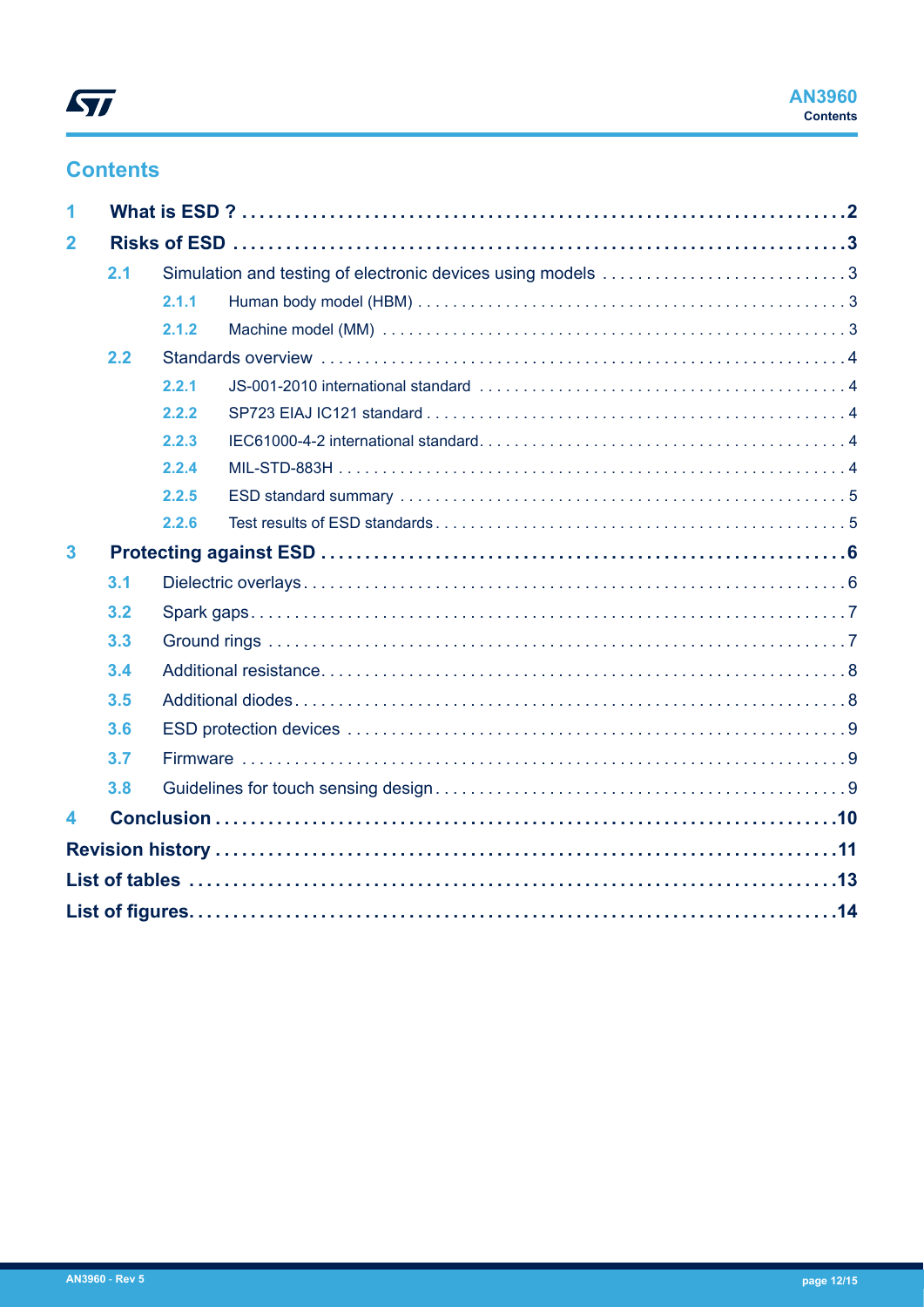## <span id="page-12-0"></span>**List of tables**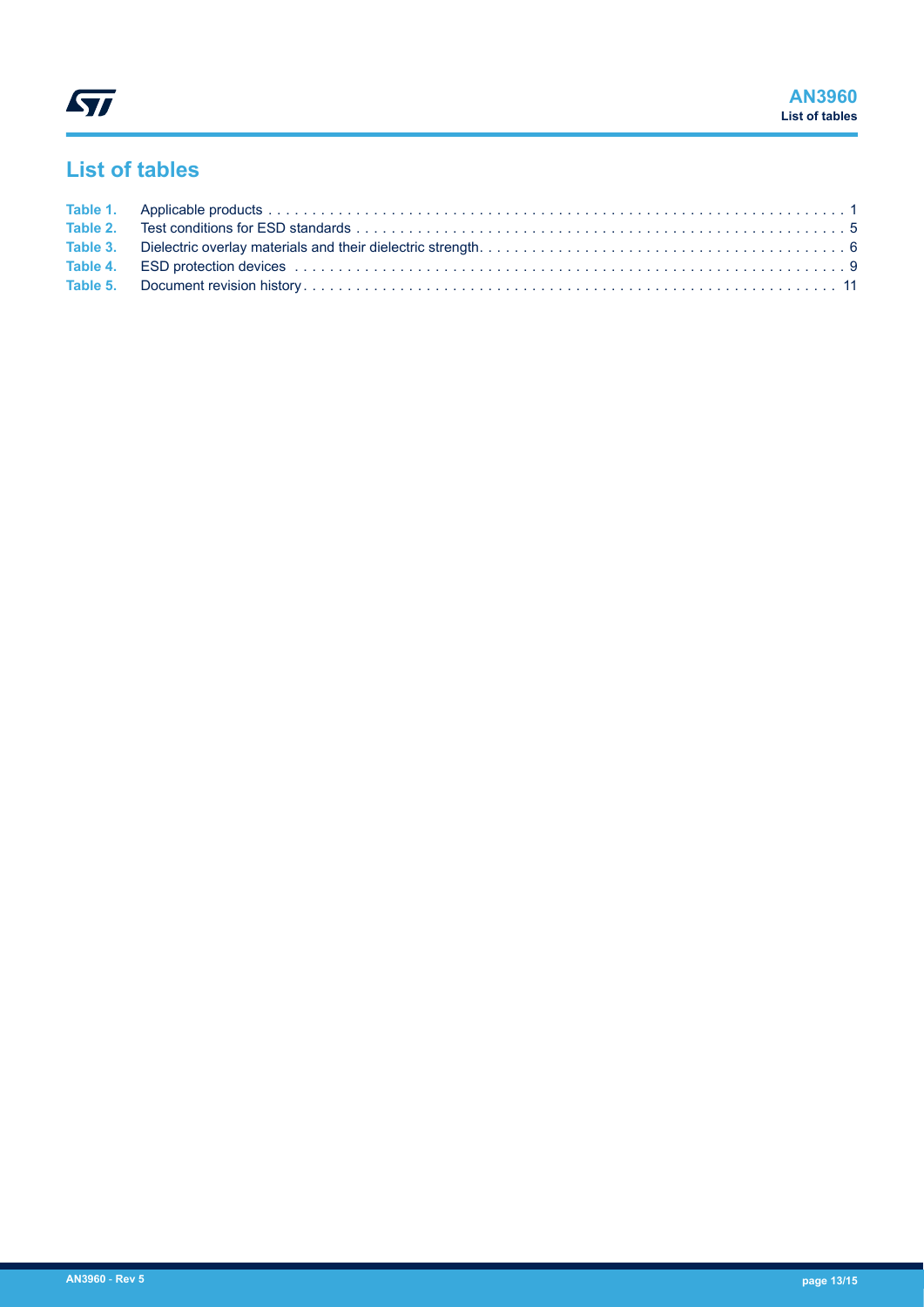# <span id="page-13-0"></span>**List of figures**